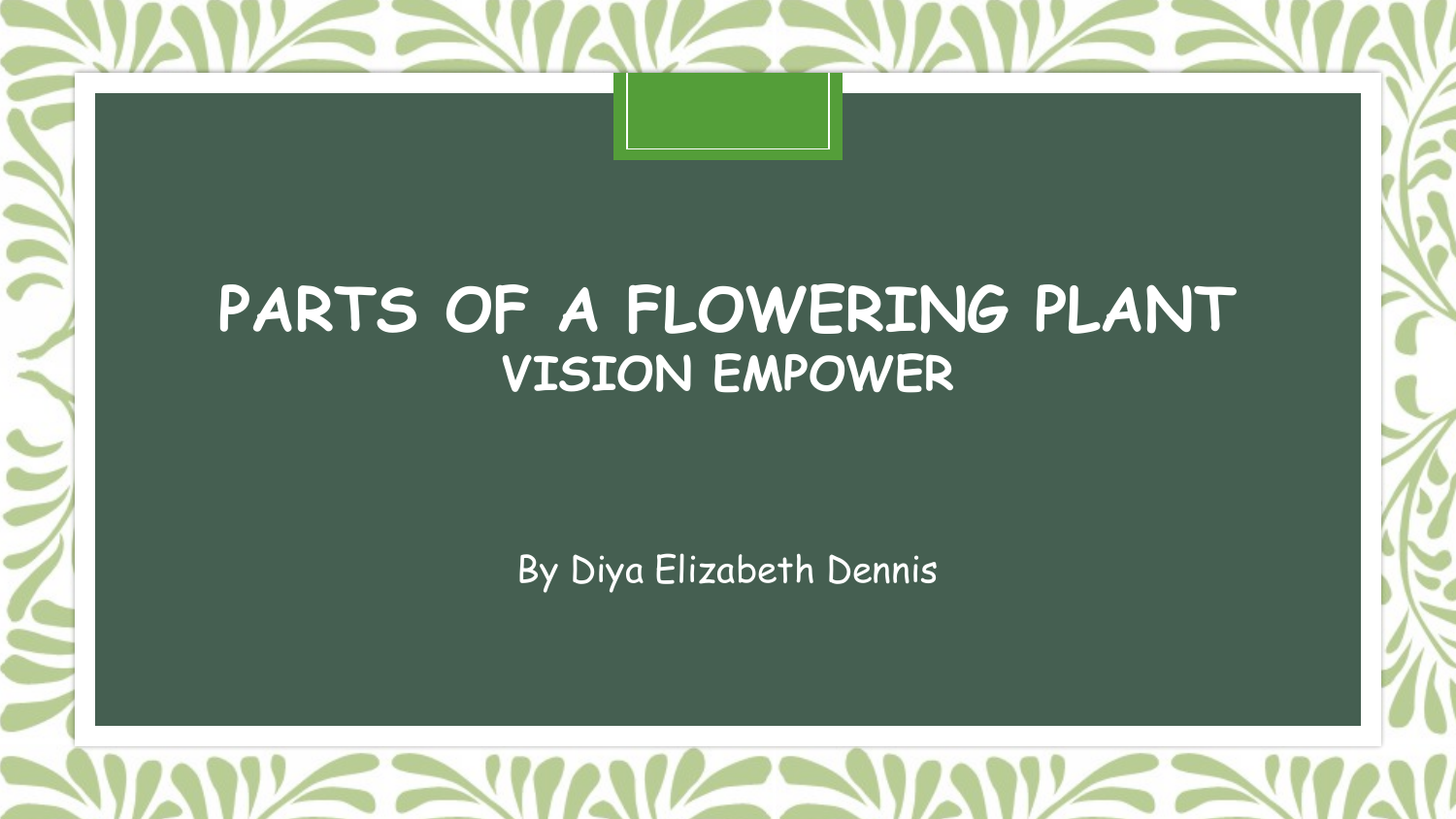

- Chart paper (for smooth surface)
- Foam paper (for petals)
- Sponge paper / sponge (for stamen & pistil)
- Flexible wire & green tape (for stem, buds and sepals)
- Green synthetic cloth (for leaves)
- Brown twine (for ground line and roots)
- Dry twig / small pieces of thread (for roots)
- Scissors / paper knife
- Poster / water colours
- Glue (fevicol)

# Materials required:

2/14/2021 2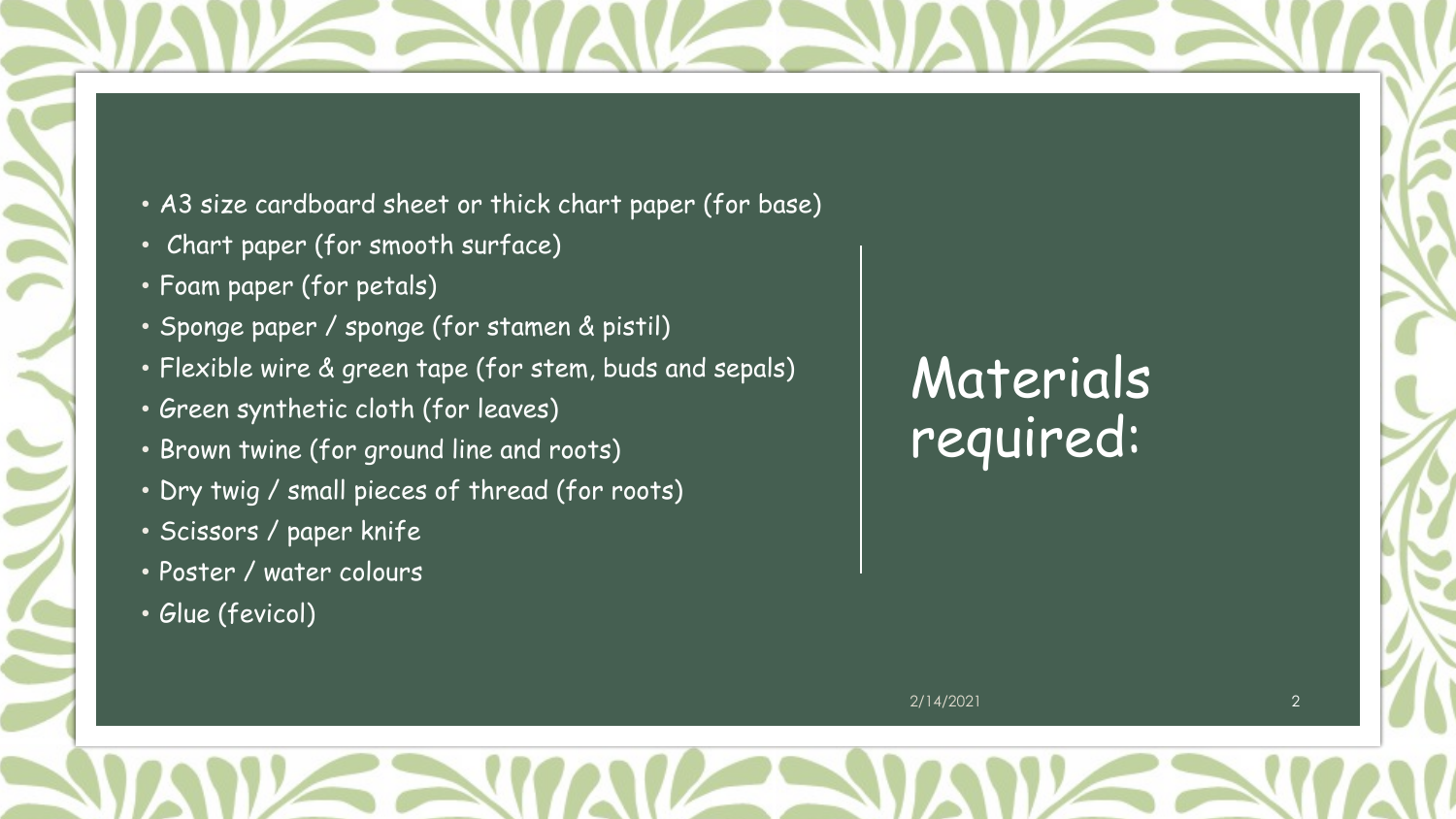## **Steps involved:**

## **Step 1.** Take a cardboard sheet/ hard chart paper of size A3 (29.7x42cm).

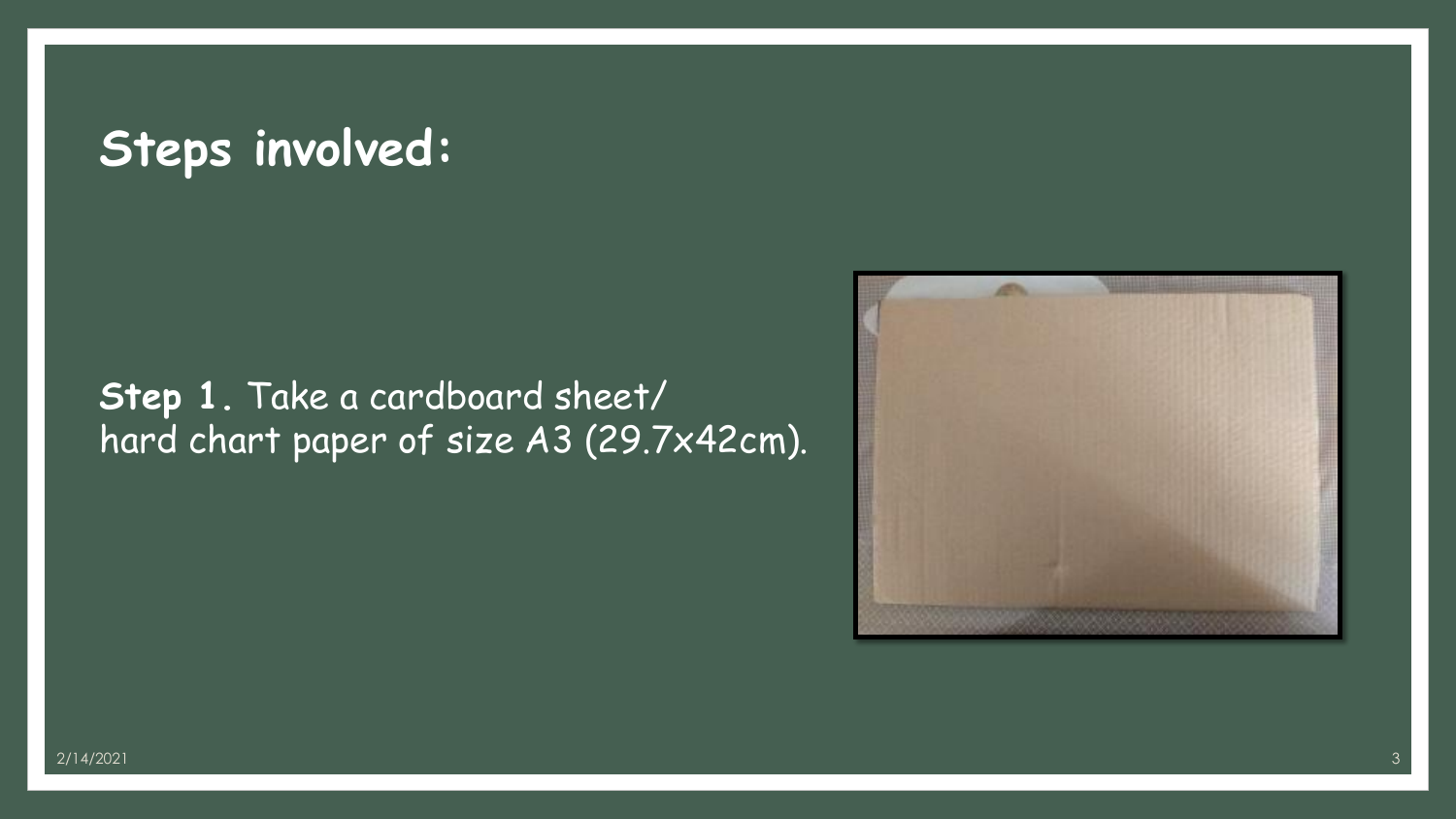### **Step 2.** Take a chart paper of A3 size and paste it on the cardboard sheet.

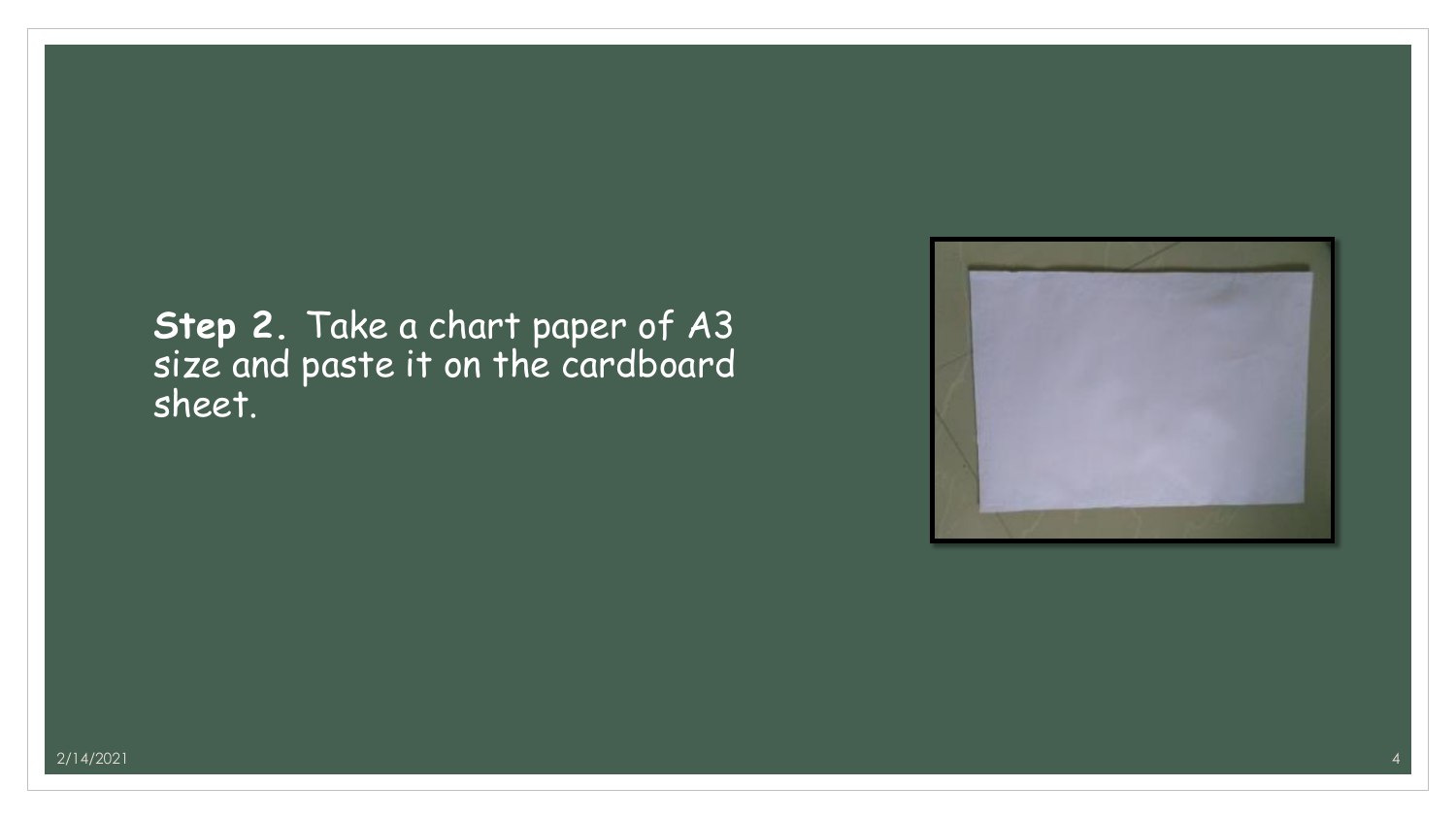#### **Step 3.** Take a strip of the wire of length 13-15 cm and cover the wire with green tape (if the wire is not green). Cut few small pieces for buds.

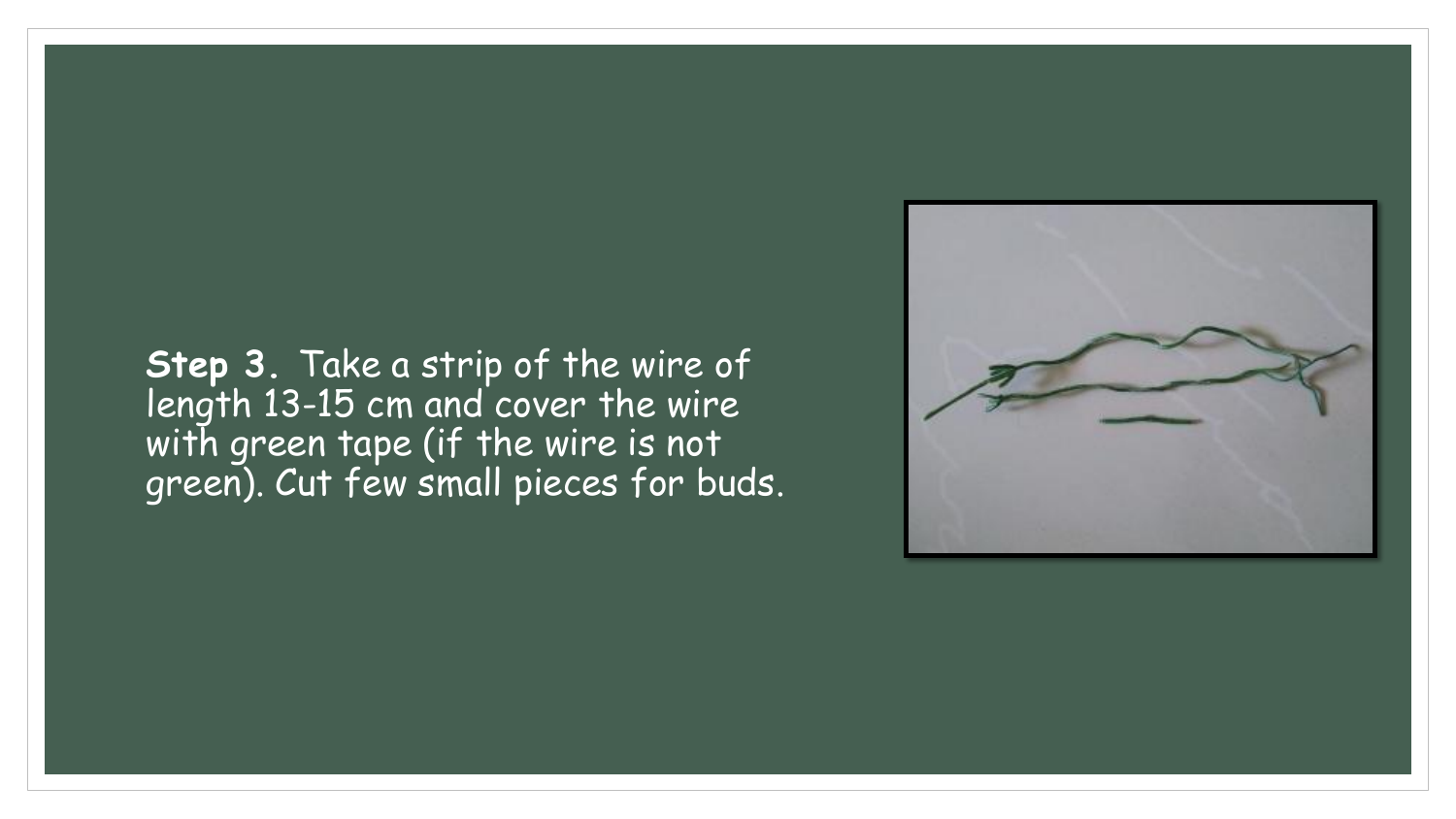**Step 4.** Take the green cloth and draw the shape of a leaf. Cut the leaf and make such three leaves. Cut small pieces of the green wire and paste it in the middle, on the lower surface of the leaf to depict the veins. Stick the leaves to the green wire. Also, stick the tiny pieces of wire, buds at the point where the leaves are attached to the wire.



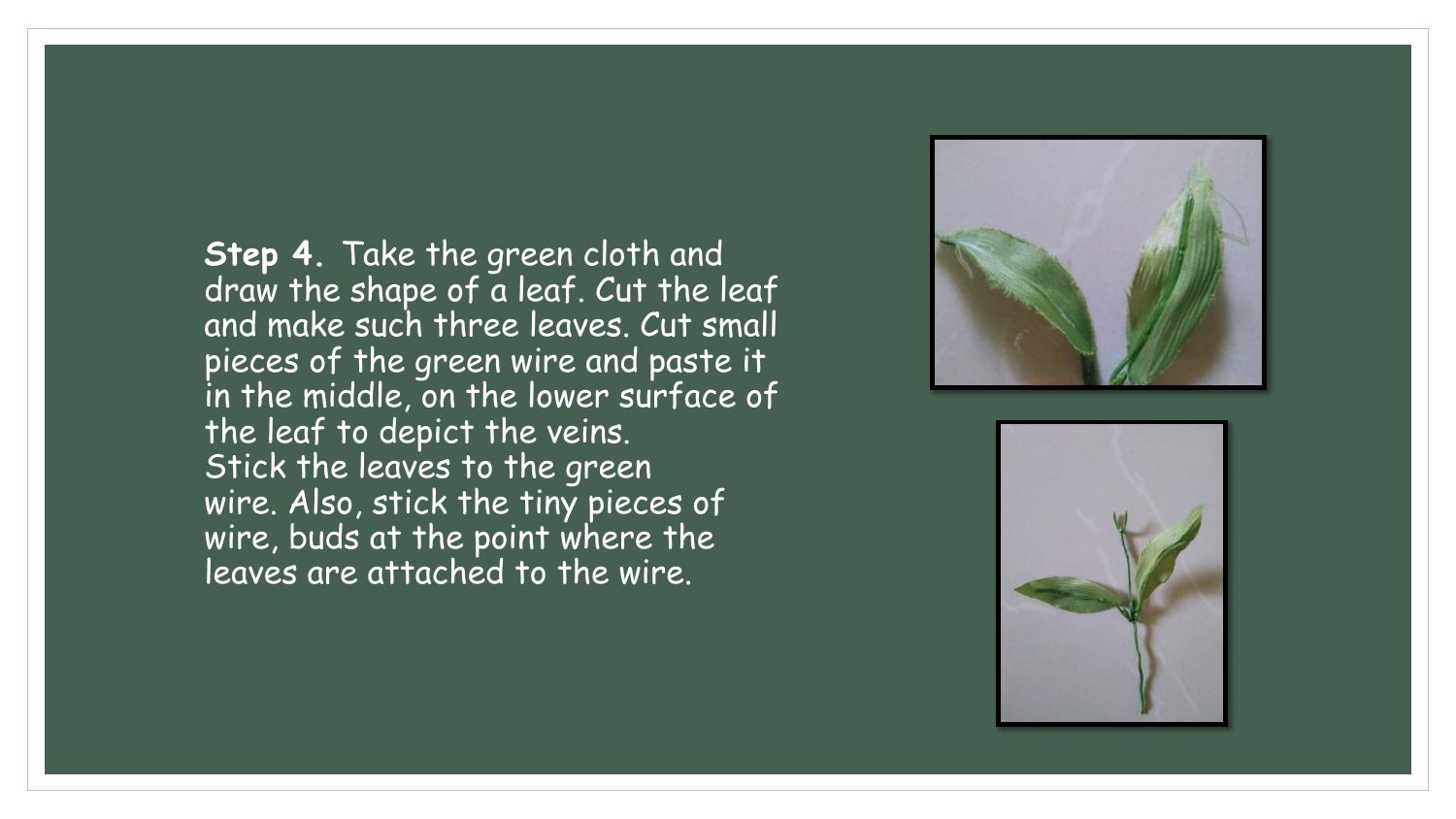**Step 5.** Paste the stem and the leaves on the chart paper with the veins facing the chart paper. Paste two small pieces of the green wire at the top end, horizontal to the stem to depict the sepals.

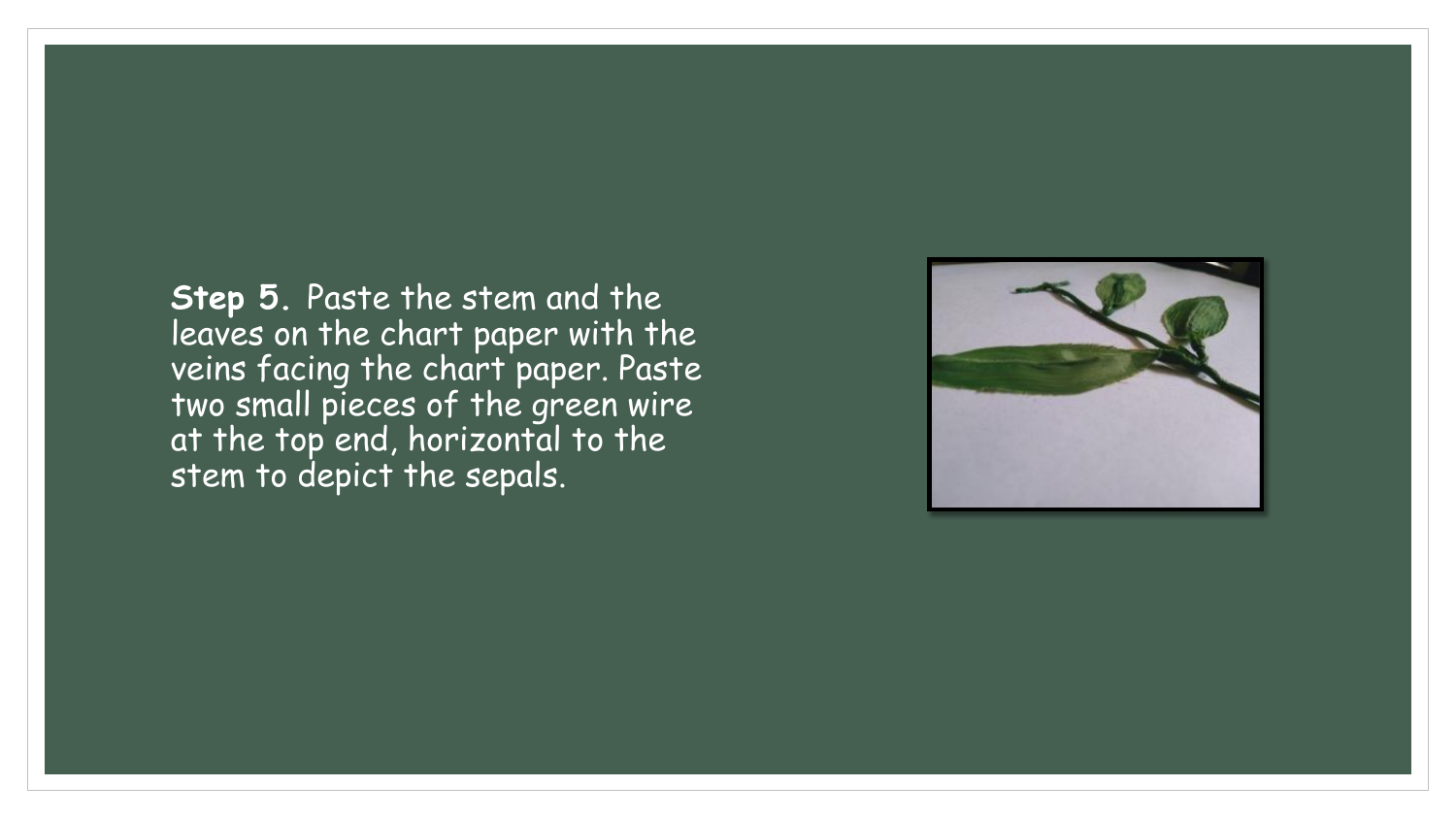#### **Step 6.** Take the sponge sheet and draw the shape of a pistil and two stamen. Cut these parts and paste it on the chart paper above the sepals.



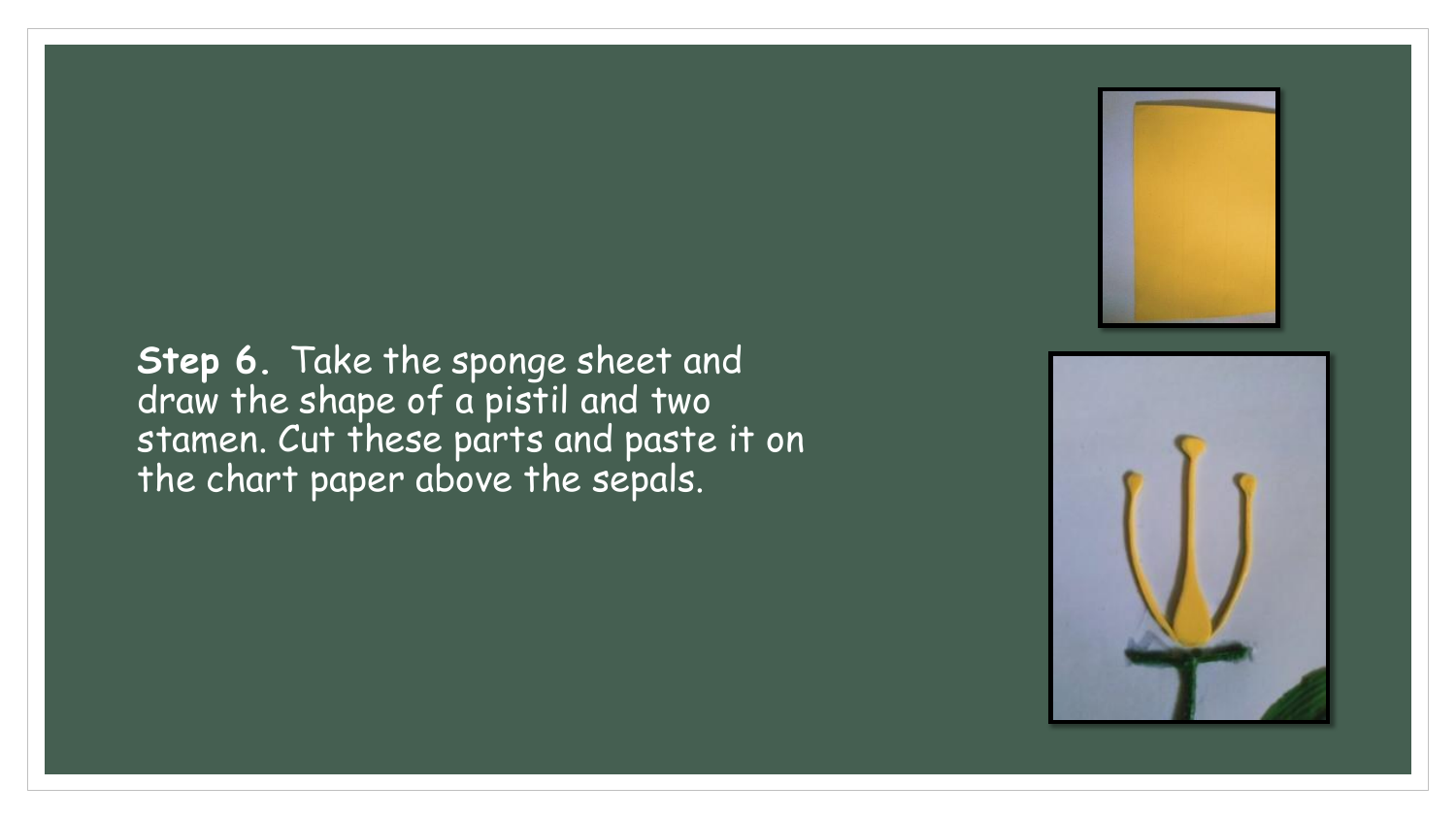#### **Step 7.**Take the foam sheet and draw a long arc with only a slight curvature. Similarly make another cutout of the same size and shape. Cut these parts and paste it on the chart paper above the sepals, on the two sides of the stamen with the curvature facing the leaf.



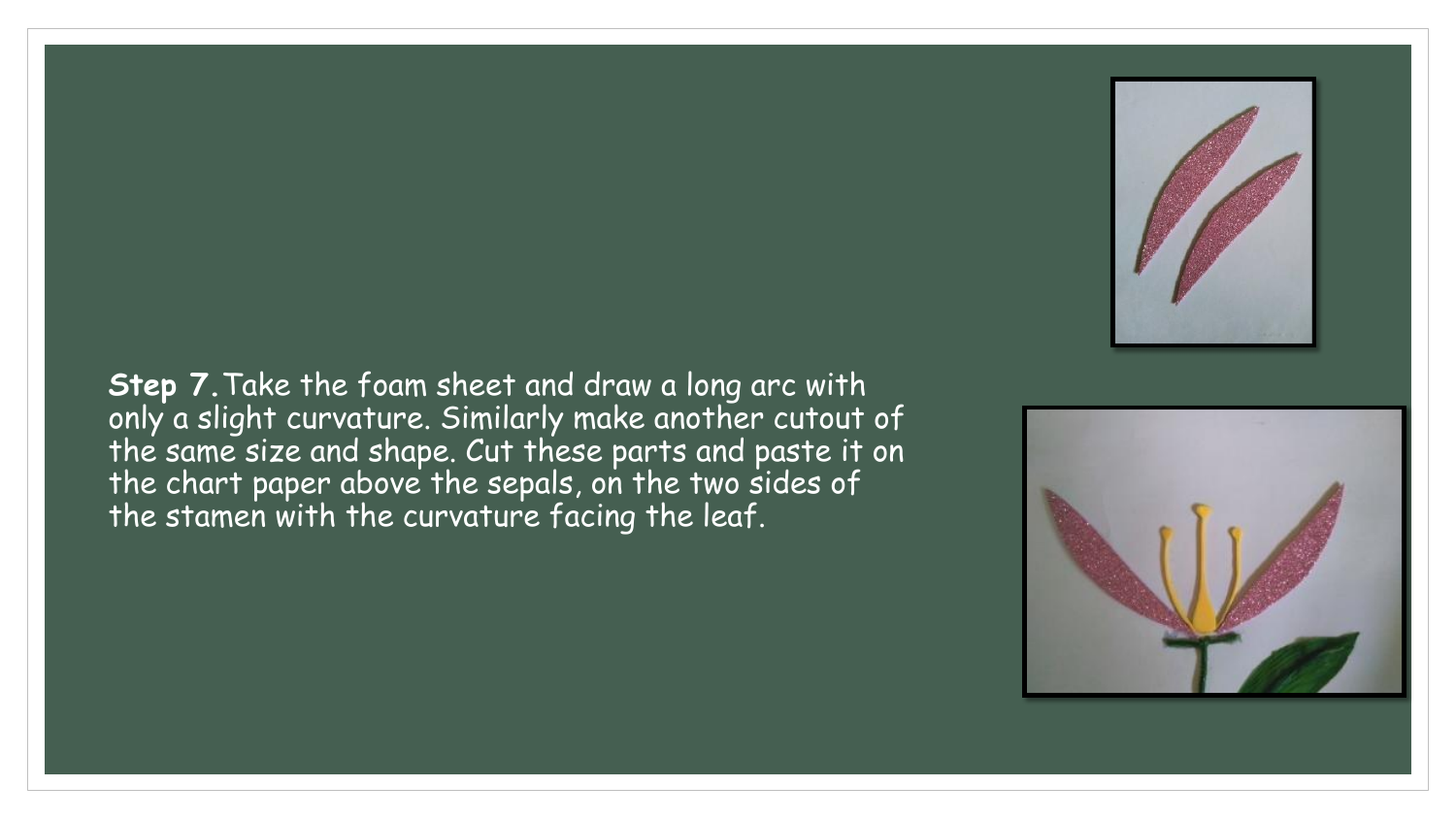**Step 8.** Take the brown twine and cut a length of 10 cm. Cut the piece further into two parts and paste it below the stem. Leave a small point just under the stem to join the root.

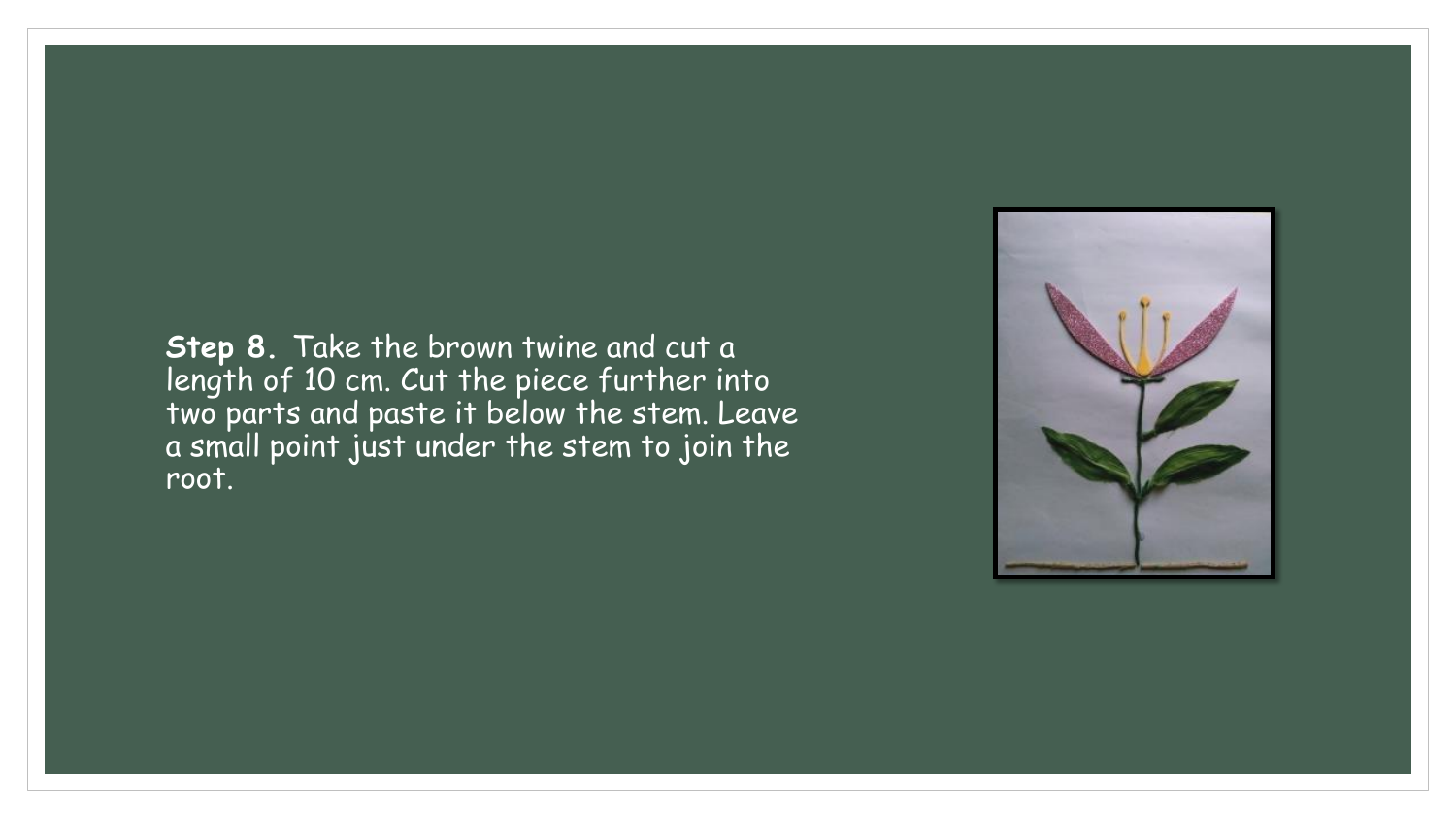**Step 9.** Take a small piece of the brown twine and paste it just below the stem. Paste the twigs/threads randomly in increasing length from the sides towards the twine.